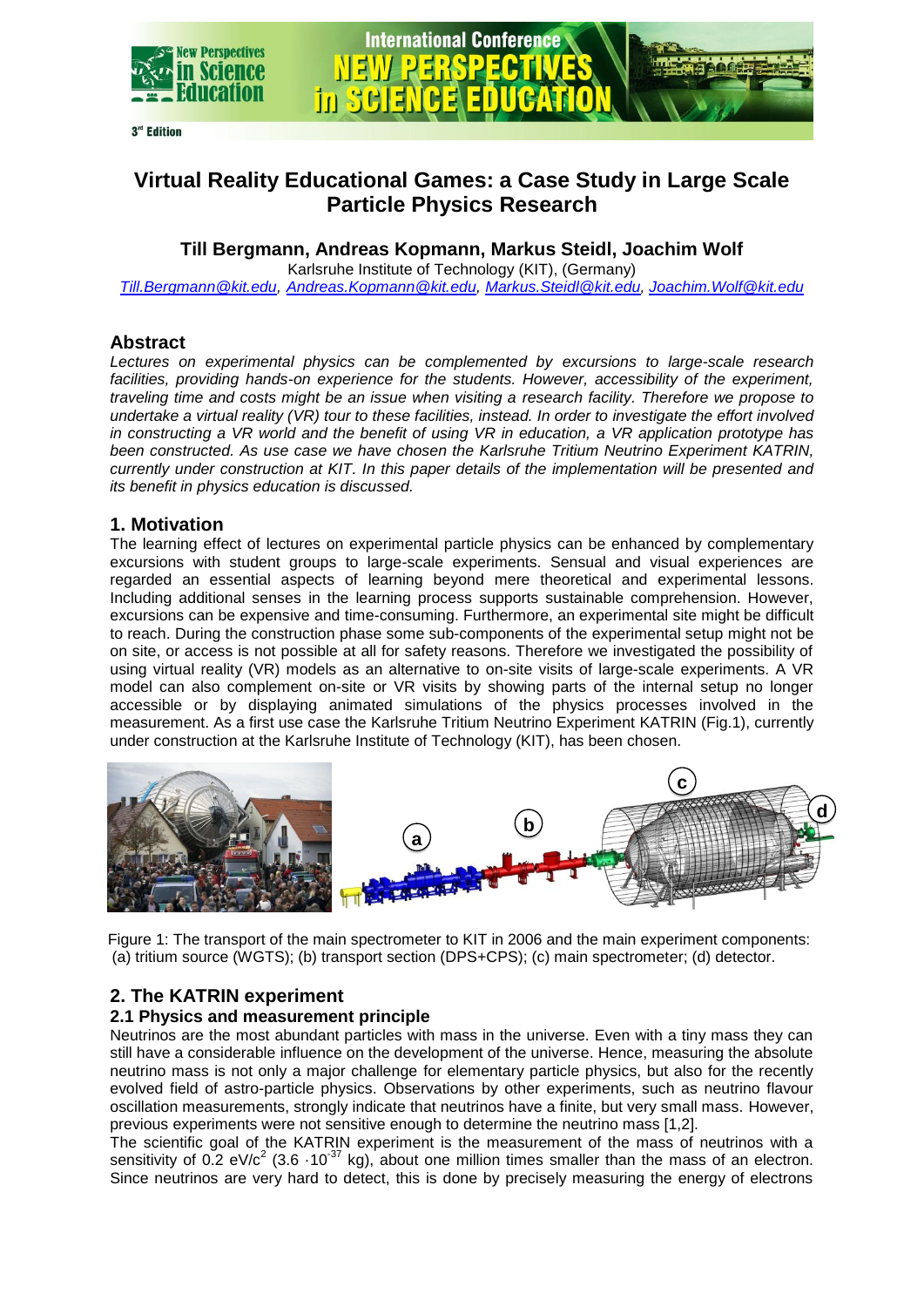

3<sup>rd</sup> Edition

produced in the radioactive  $\beta$ -decay of gaseous tritium, a heavy hydrogen isotope. The decay produces not only the electron, but also a so-called electron-anti-neutrino. Electron and neutrino share virtually all the energy released in the decay process. Each particle can have an energy between 0 and the maximum energy of 18.6 keV (keV is a commonly used energy unit in particle physics), while the other one gets the remaining energy. KATRIN concentrates on the upper end of the energy spectrum. If the neutrino has mass, the electron spectrum ends below the total energy released in the decay, since a small amount of energy has been used up for the creation of the neutrino mass. With the well-known energy-mass equivalence *E=mc<sup>2</sup>* from special relativity, KATRIN can measure the neutrino mass, by looking for the missing energy in the electron spectrum.

**International Conference** 

in Sela

#### **2.2 Experimental setup**

The main components of the KATRIN experiment [3] are shown in Fig.1. The 70 m long setup can be subdivided into the *source & transport section* (STS, Fig.1a+b), where the tritium decays take place, and the *spectrometer & detector section* (SDS, Fig.1c+d), where the energies of the decay electrons are measured. Decay electrons from the tritium source are guided magnetically to the large electrostatic main spectrometer with a diameter of 10 m. The remaining tritium gas is pumped out at both ends of the source and recirculated in a closed loop. Electrons, which reach the spectrometer, are slowed down by the electric field. Electrons with lower energies are repelled, while those with higher energies pass the spectrometer, hitting a detector, where they are counted by the data acquisition system. The shape of the electron spectrum can be scanned by varying the retarding voltage of the spectrometer and comparing the count rates of the detector.

The high precision needed for this measurement requires a very stable flow of the tritium gas in the source, highly stable and accurate high voltage and ultra-high vacuum conditions at all times in the spectrometer section. The relevant processes in KATRIN are invisible to human senses. The sensitive operating conditions allow only very limited access to the experiment for visitors. With thousands of visitors each year, KATRIN is an ideal use case to enhance the user experience by a VR application.

## **3. Basic design of the virtual world application**

The educational game should meet high requirements comparable to real computer games. However we didn't want to compete with commercial or professional games. This led us to demand the following specifications.

- **- Educational requirements:** The application shall illustrate the dimensions of the real setup. All buildings and components should be explorable (see Fig.1). An on-site visitor should be able to recognize all buildings and components from the VR world and vice versa.
- **- Technical requirements:** Developing the application should not be too expensive. Affordable or open source software should be used, where possible. Available technical and architectural design drawings should be used for most time consuming tasks to construct the geometry of the VR world.

The presented version of the VR application is not intended to show detailed simulations of the physical processes or explain the physics in detail. This task is left to a teacher or guide. However, a visitor should get a basic idea of the technical interplay of the main components and therefore should be able to find appropriate information inside the VR application.

## **4. Building the VR KATRIN world**

The VR model is based on the original CAD technical drawings of the experiment. Thus the virtual experiment setup matches reality with respect to shape and size. The main construction tool was the open source software Blender™[4,5](Fig.2). For necessary simplifications of CAD drawing, Inventor 2014™ and 3ds Max™ from AutoDesk™[6] and the open source tool MeshLab™ [7] were used. The navigation has been implemented according to the WASD control scheme [8], which is common to many adventure games and provides the advantage, that many young people are already familiar with this interface.

As 3D-display a LG 47LM615S (119 cm/47'') TV-set for stereoscopic presentations is used, which is appropriate for small visitor groups. The VR application does not require dedicated PC hardware and thus can be used for individual exploration of the virtual experiment, e.g. by students at their own notebook. However, a mid-range graphics card is recommended.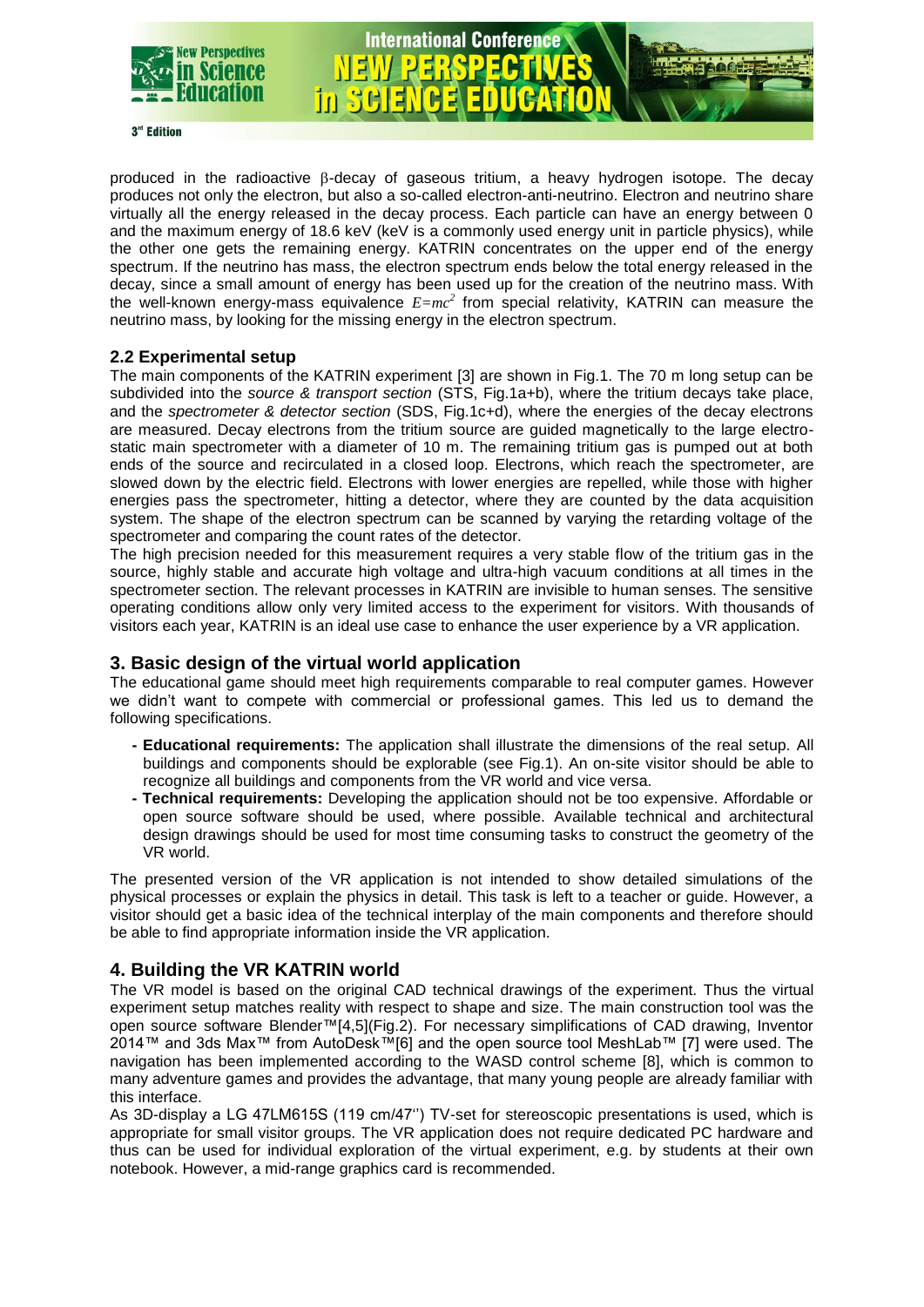

SHI

 $\ln$ 

3<sup>rd</sup> Edition



**International Conference** 

Figure 2: The virtual experiment in the Blender development environment; the top left part shows the Blender 3D view; bottom: game logic editor; right: outliner and Python script editor

# **5. Using the VR application**

The VR world can be explored in two different modes: In the first mode the user can roam freely in the experimental halls or follow a virtual tour to become familiar with the experiment. A guide can use this mode to visit the important locations. This mode is recommended when using a large stereoscopic screen for visitor groups. The second mode is the game mode, which requires visiting four locations of the experiment and solving a task as fast as possible.

## **5.1 Virtual tour**

The VR application can be used to walk freely through all experimental halls and to inspect the components of the KATRIN experiment. Adjacent to each component a virtual 'info point' describes its functionality. Most of the 'info points' are virtual posters, similar to those displayed in the real experimental halls. A virtual round trip is marked by red arrows and guides the visitor on a tour to all interesting locations (Fig.3a). User instructions for the application are placed at the starting point of the VR world (Fig.3b). The user can start an animation of an electron path inside the experiment. Pressing the key X activates the x-ray mode, which allows to view the interior of some of the components and to watch the electron beam (Fig.3c,d and Fig.4c).



Figure 3: (a) Round trip marked with arrows; (b) virtual posters for usage and gameplay instructions; (c) tritium source vessel, standard view and (d) x-ray view, revealing the tritium flow and electrons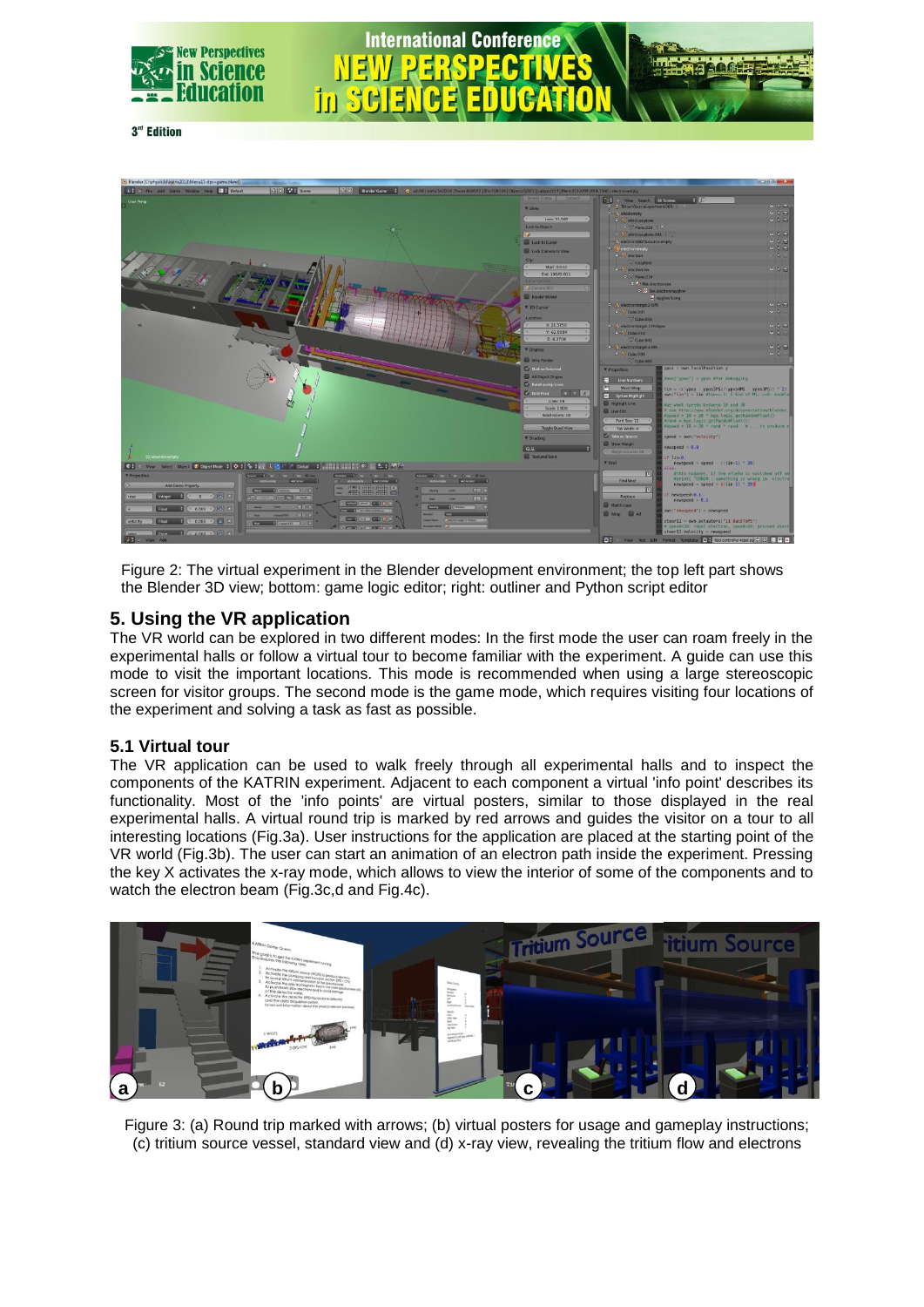

A bird's eye mode, showing the buildings and the current user location from above, helps reorienting oneself. After concluding their virtual round trip, visitors can test their understanding of the experiment with a little game.

#### **5.2 The game: Enter the KATRIX**

In order to become familiar with experimental modes of operation a little game has been integrated into the VR application. In order to conclude the game, it is necessary to have visited the 'info points' of the virtual round trip and to understand the basic principles of the experimental setup. The objective of the game is to activate all main components and use the detector for counting electrons and measuring their energies. In the current version the player needs to find switches (Fig.4d) in the vicinity of the respective components and activate them. A head-up display (HUD) shows the progress and the elapsed time (Fig. 4e). The game introduces a playful interaction with the experiment, which would never be possible in an on-site visit.



Figure 4: Virtual experiment details: (a) info poster; (b) plate with component name; (c) transparent surface or window in x-ray view mode; (d) game puzzle switch; (e) HUD with game point counter and timer; (f) animation of physical processes inside the experiment facilities

## **6. Discussion and conclusion**

The educational VR game for the KATRIN experiment has been created with reasonable effort compared to commercial games. The development required roughly 1 man-year. With the established workflows the task could be repeated for another setup in approximately half of the time, providing that the respective CAD drawings are available.

VR systems provide a viable alternative to on-site visits of large-scale research facilities. Users of the VR application can get a close-to-reality impression of the experimental setup with respect to shape and size. They can acquire information about the experiment by navigating through the VR world and reading the virtual posters. Animations visualize otherwise invisible processes, enhancing the understanding of the experiment and the physics involved. Since animations are only a simplified illustration of complex processes, it might also be helpful to have a teacher or guide at hand, who can explain the details and shortcomings of the animations. In addition the integrated game allows some interaction with the experimental setup, providing a playful access to particle physics. This is a welcome feature especially for experiments were functional parts are completely hidden from the eye of the visitor.

# **7. Outlook**

## **7.1 Evaluation**

Recently we started a poll among users of the educational game, in order to evaluate, whether we achieved our goals or not. A preliminary analysis of the still limited number of returned questionnaires indicate that users enjoy playing the game. It has a high 'fun factor' and often it raises the interest in learning more about the experiment. In addition users are able to associate components in the artificial virtual world with their counterparts in the real world, which justifies our simplifications in the game